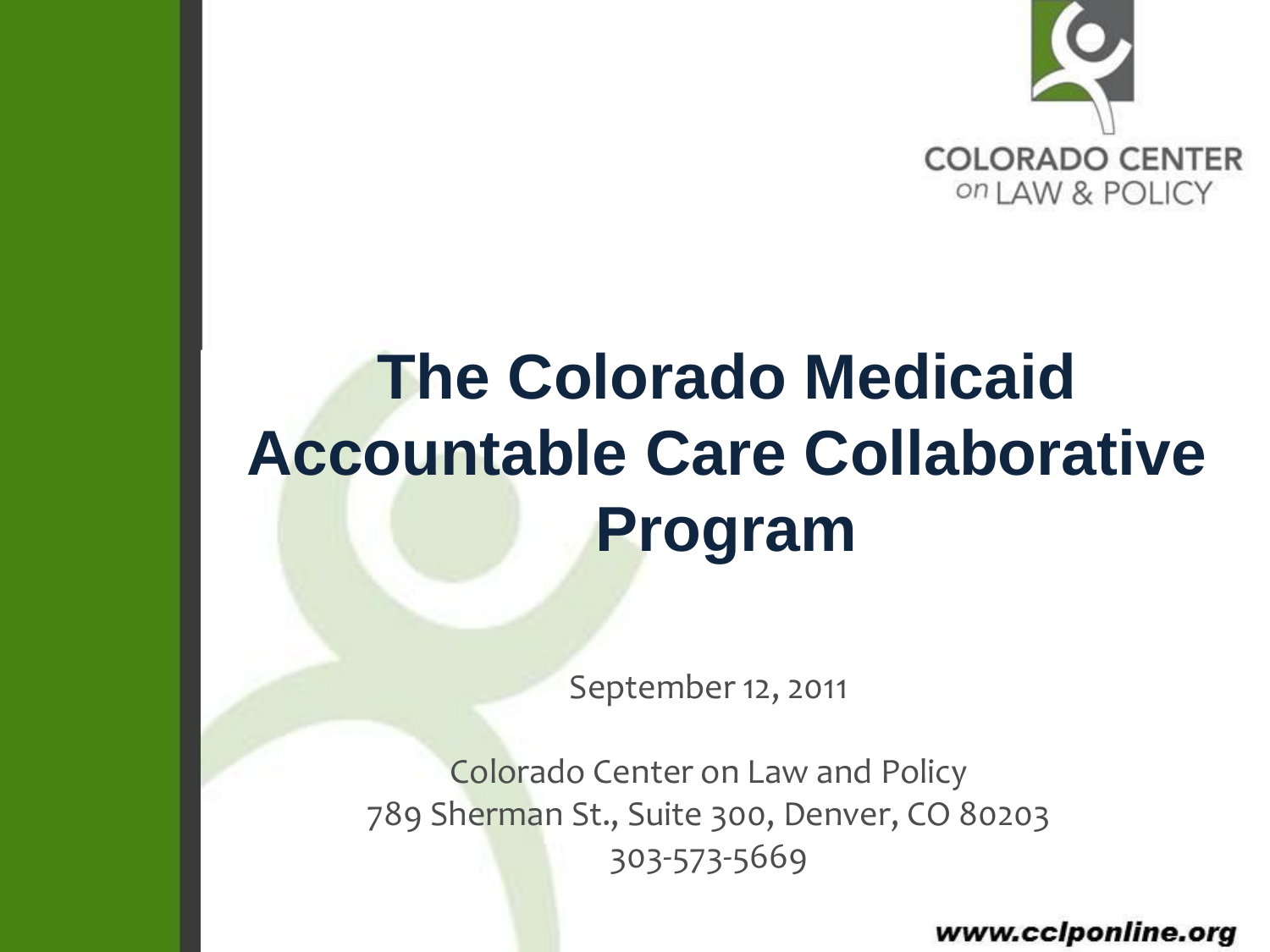**Colorado Medicaid's Accountable Care Collaborative Program: Overview**



- Hybrid model, includes elements of Accountable Care Organizations and Primary Care Case Management.
- Goals: Improve quality, increase access and reduce costs in Medicaid.
- Establish medical home for enrollees.
- Intent: Enroll all Medicaid participants within a few years.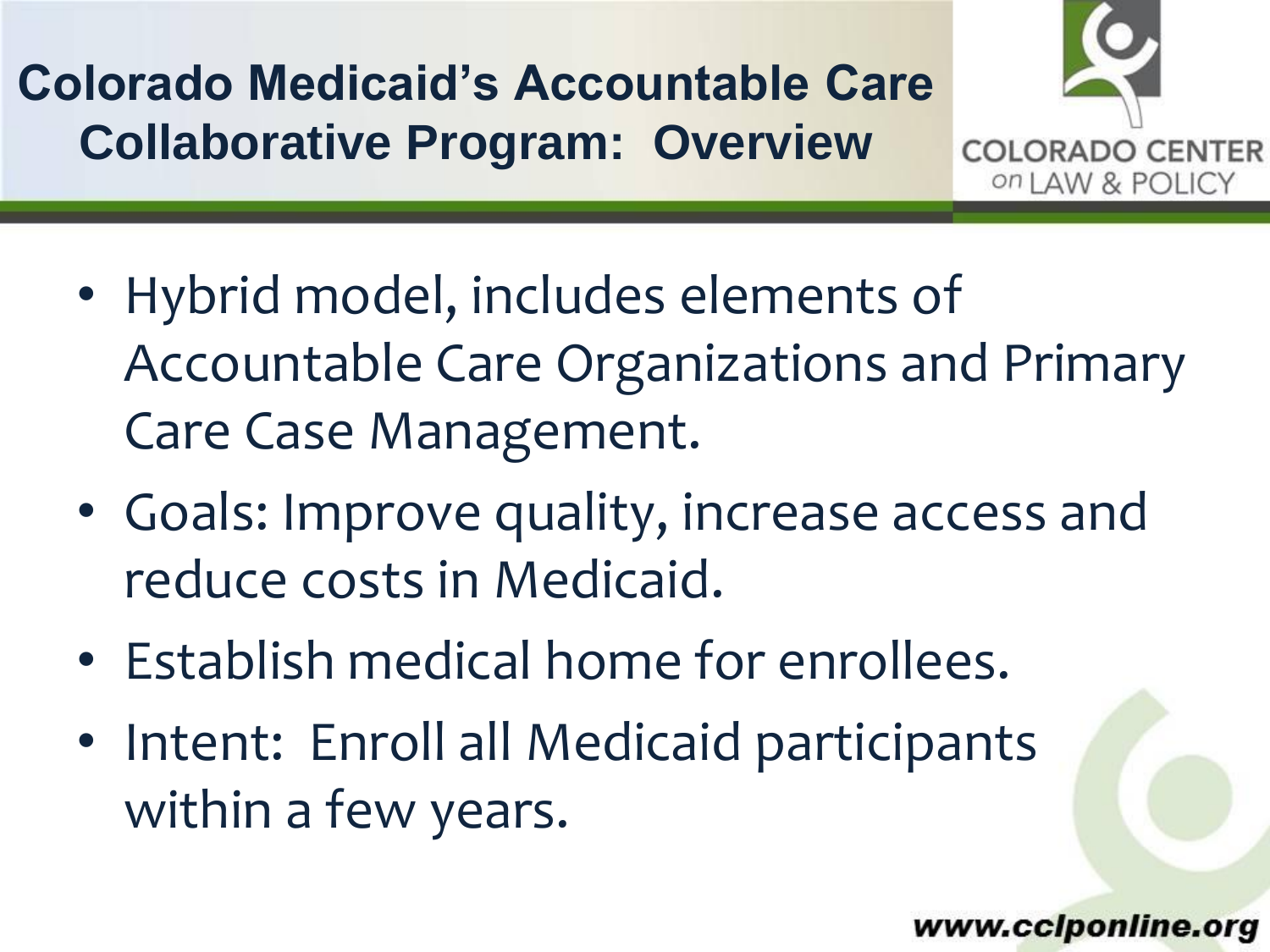### **Notable Features**



- Process: State Plan Amendment
- System: two tiered Regional Accountable Care Organization and Primary Care Medical Provider (PCMP)
- Passive enrollment with opt out

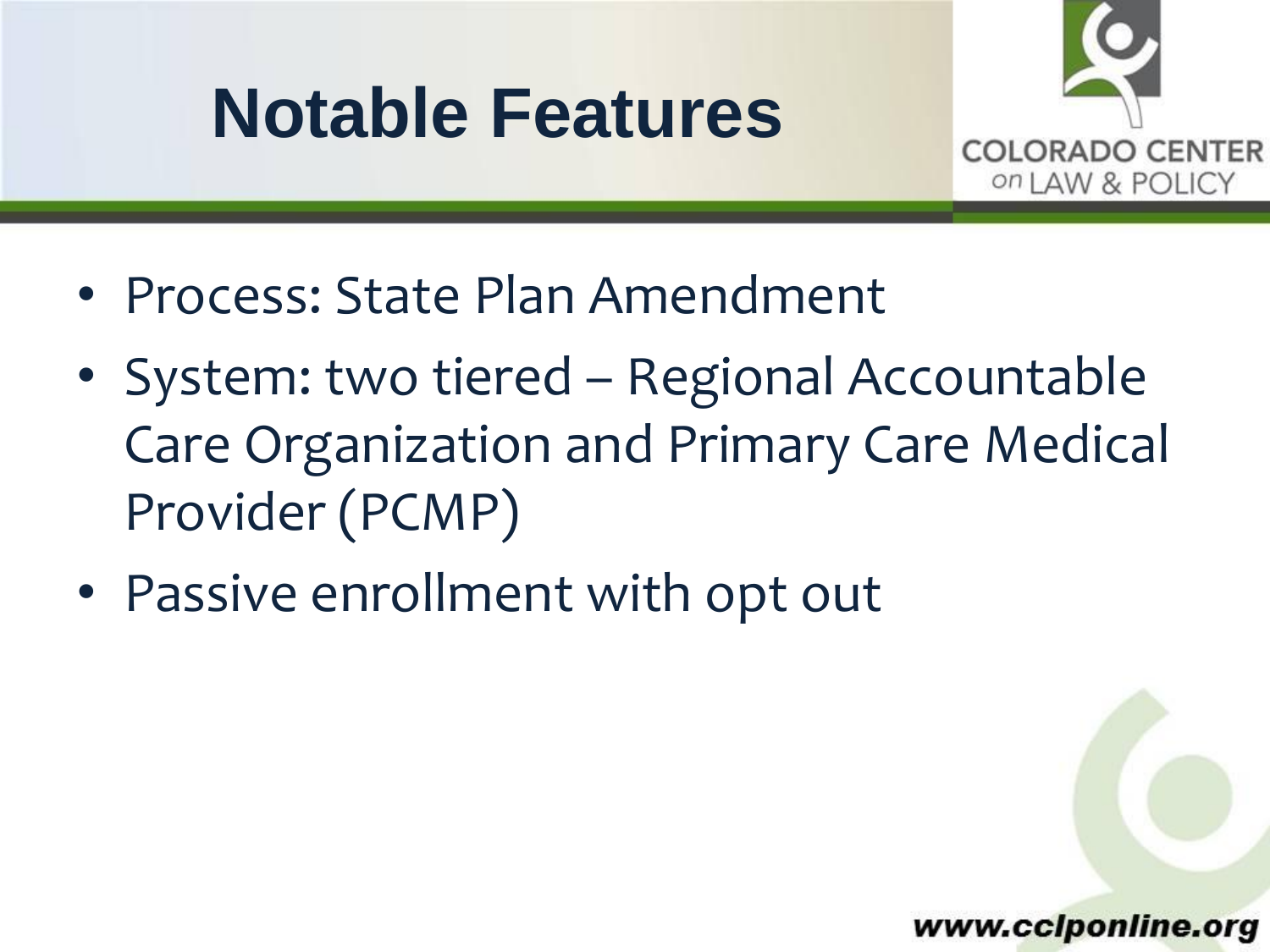### **Notable Features**



- Payment structure:
	- Fee for service
	- Participating RCCOs and providers get base payment plus incentives if meet targets
	- Option for shared savings later on
- Goal to enroll **all** Medicaid participants within a few years.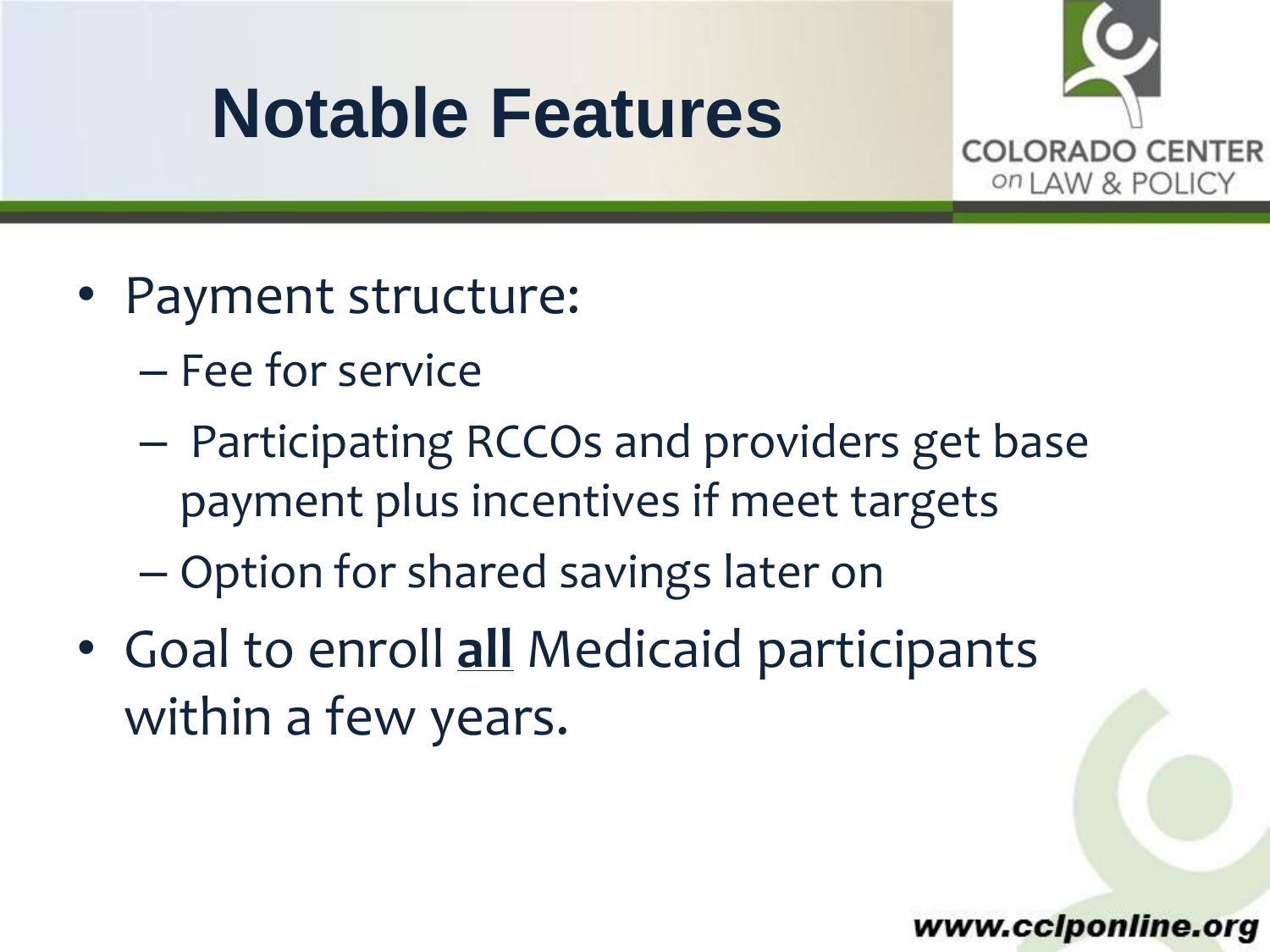# **Regional Care Collaborative Organizations (RCCOs)**



- Colorado divided into seven Regional Care Collaborative Organizations (RCCOs).
- RCCOs
	- Responsible for care coordination/practice support
		- Each member assigned a care coordinator
	- Develop provider networks/contract with Primary Care Medical Providers (PCMP)
	- Facilitate referral process
	- Provide network and care coordination data to the Department and/or SDAC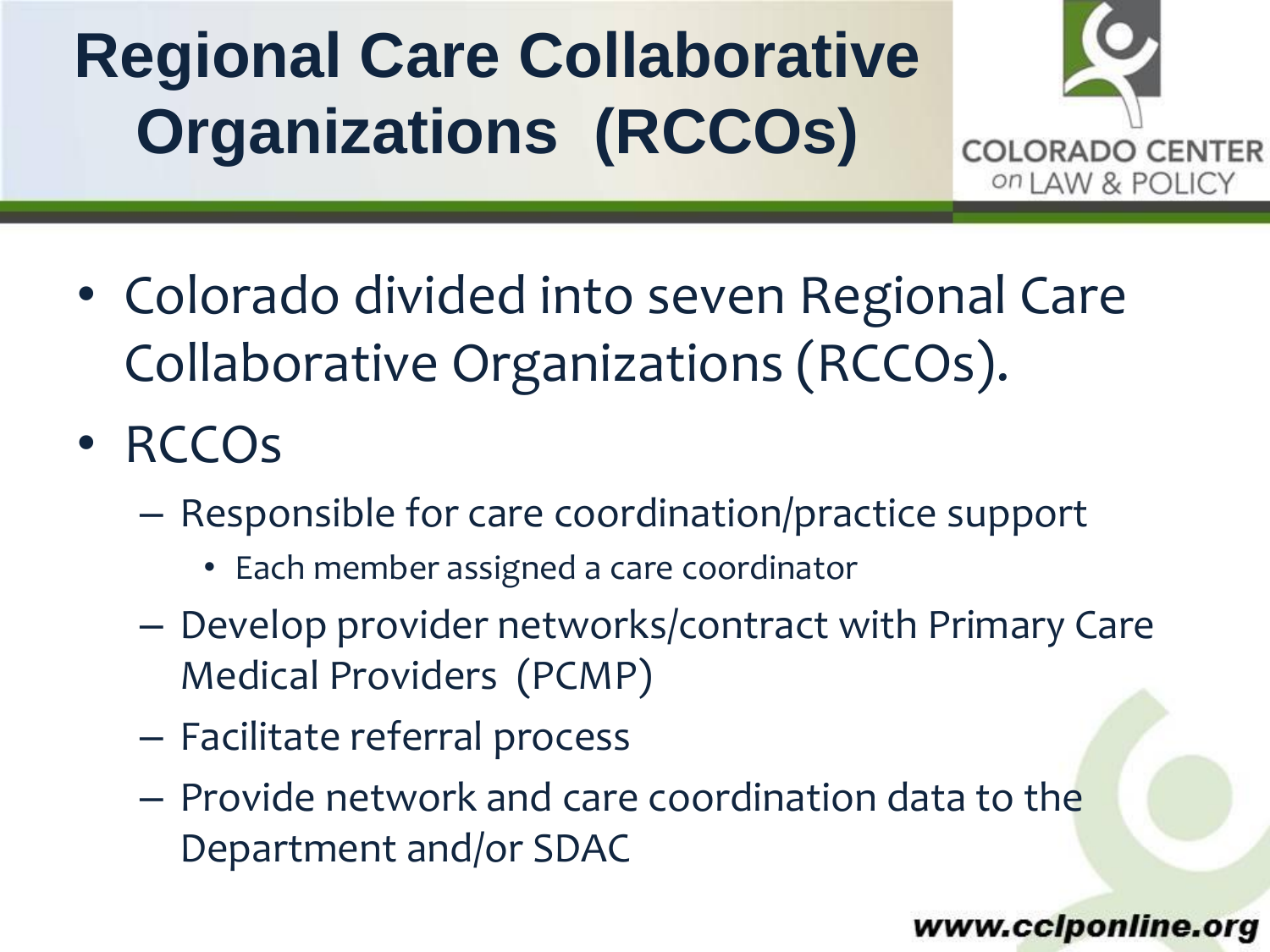



- Provide tools for PCMP examples:
	- Clinical care guidelines and best practices
	- Chronic Care templates
	- Client management and education tools
	- Guidance and education on the principles of the Medical Home
	- Listing of available resources to guide providers and Members to community based resources
	- Specialized assessment, tools, consultation and training for members with substance abuse diagnoses.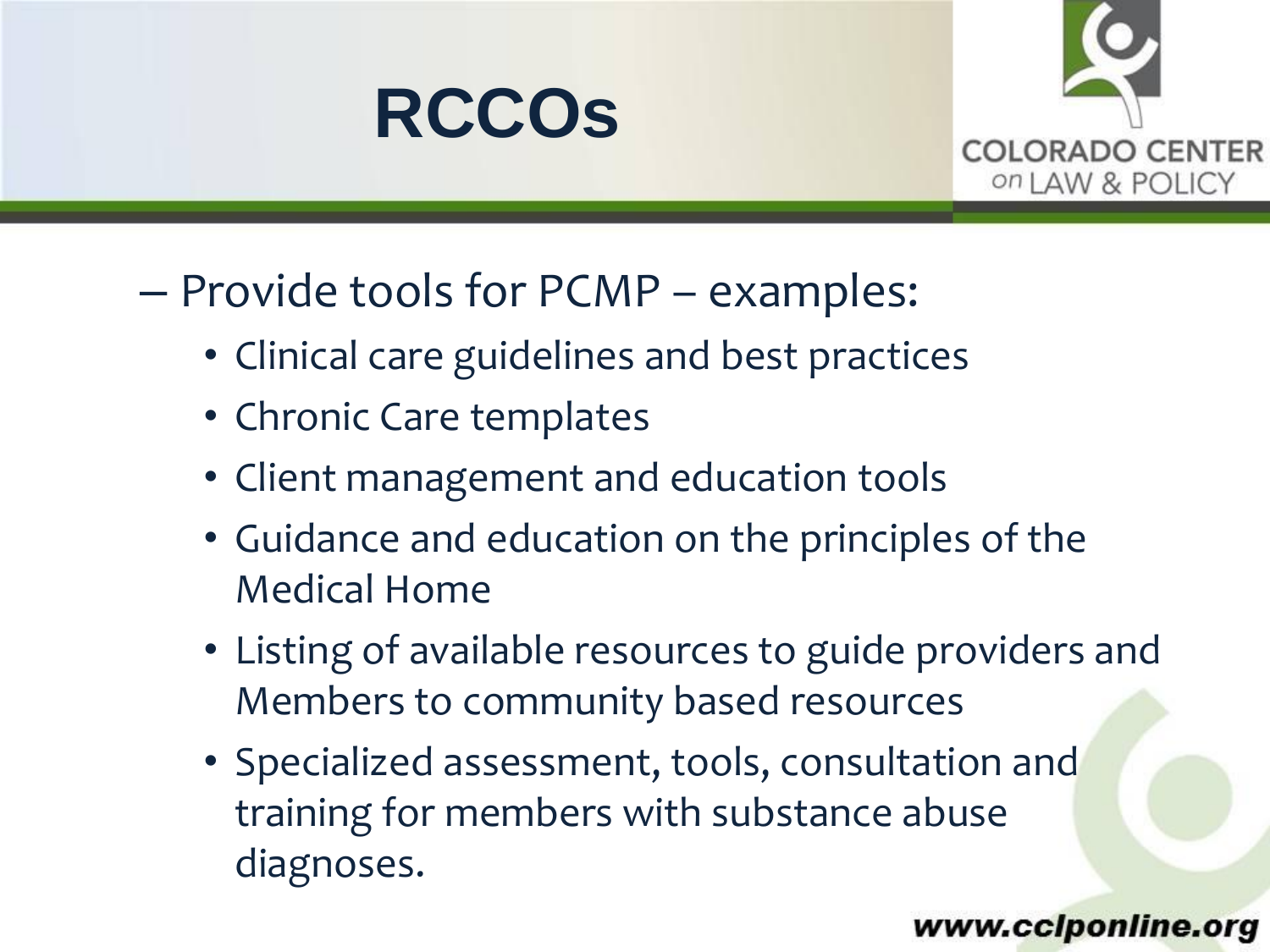



- Special assistance in transitions for those with behavioral health needs or DD Call provider to inform them of referral
	- Assist Member in making appointments.
	- Assist Member in getting to appointments.

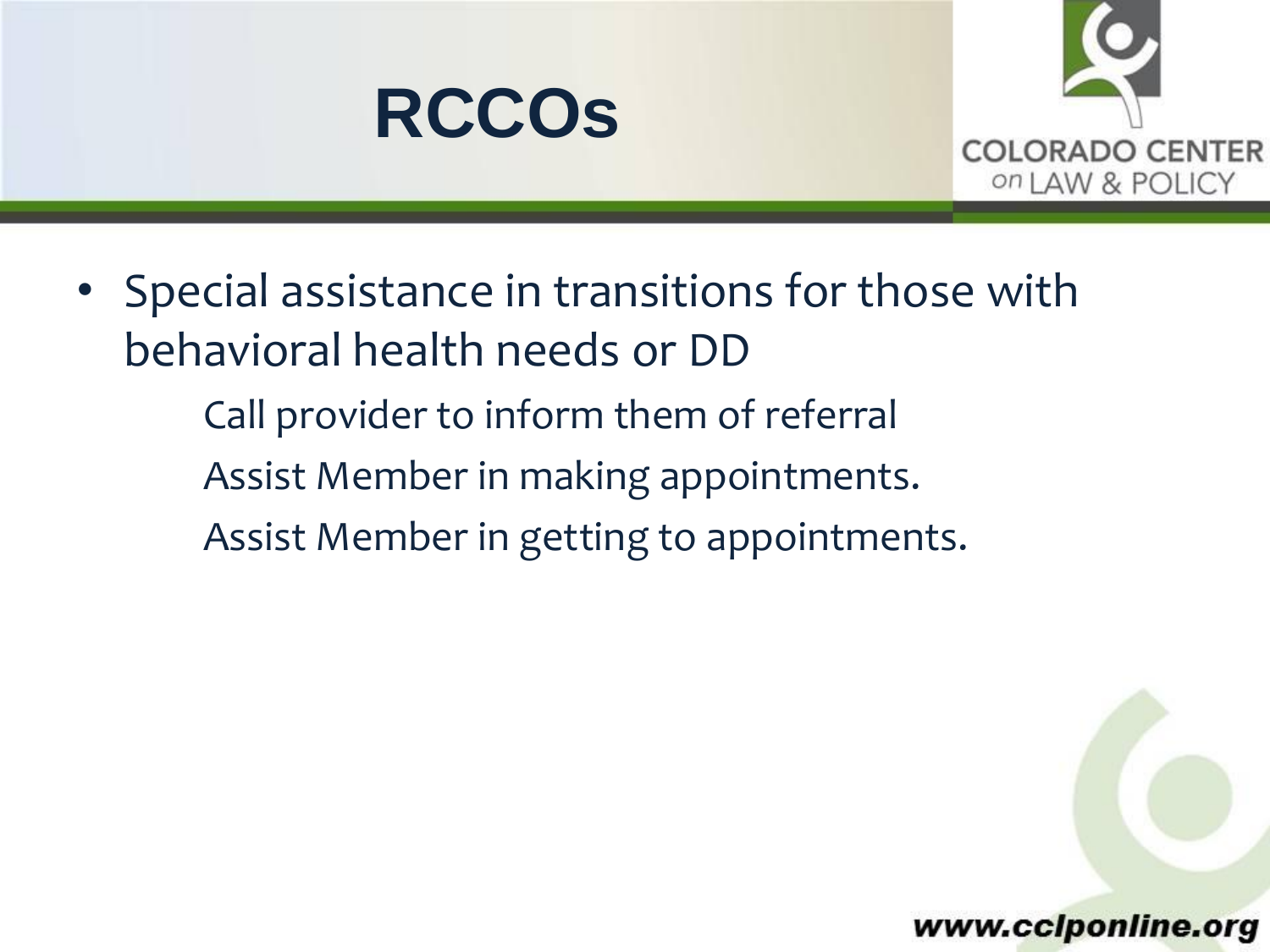# **State Data Analytics Contractor**



- State Data Analytics Contractor (SDAC) (TREO)
	- RCCOs provide data and data analysis
	- TREO mines data from MMIS system
	- TREO analyzes data to measure results and guide performance improvement efforts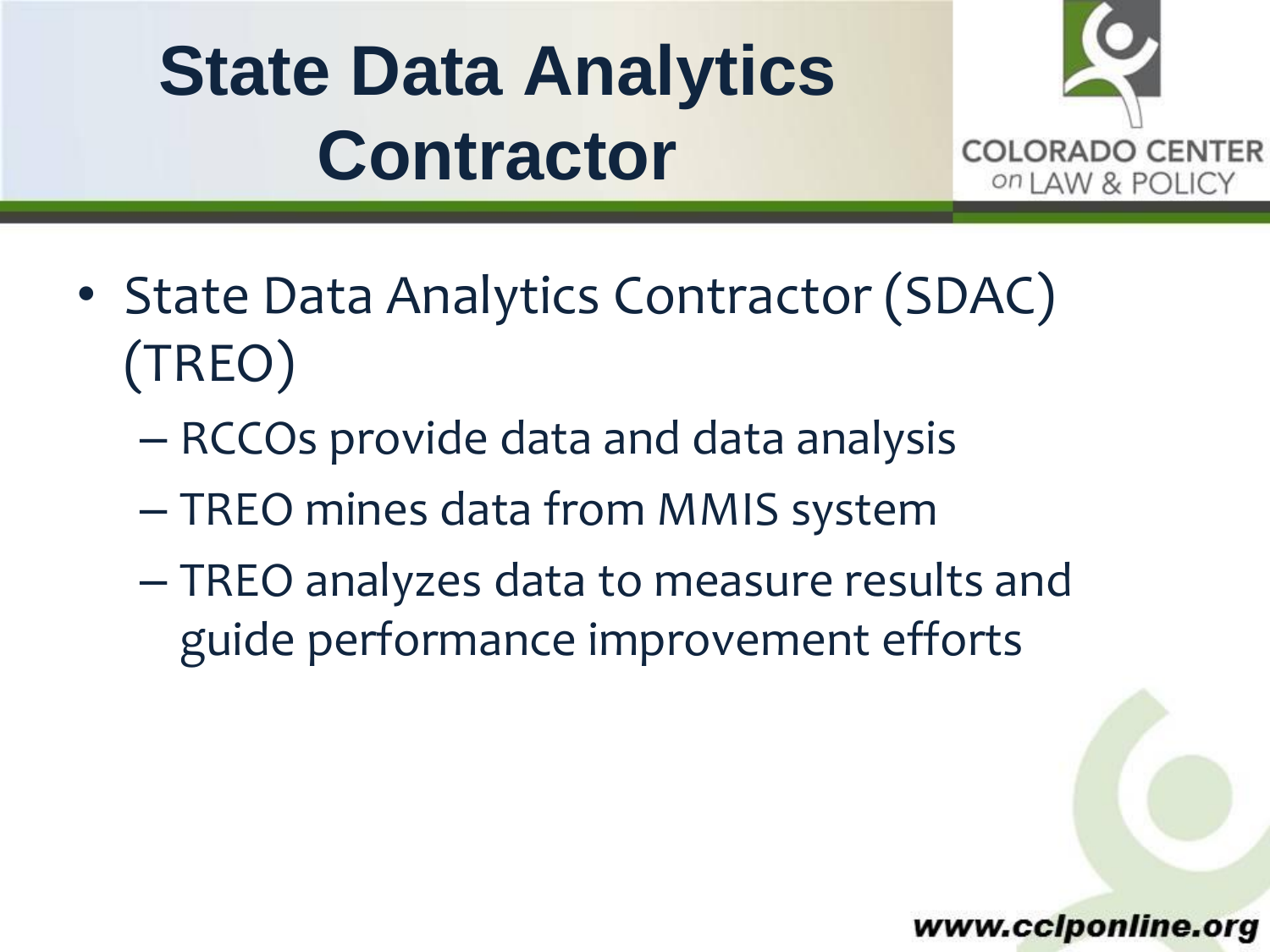## **Enrollment Broker**



- Health Colorado (Maximus): enrolls, counsels, assists with PCMP selection.
- Client must call broker if unassigned, to change their PCMP, or to opt out of the program.

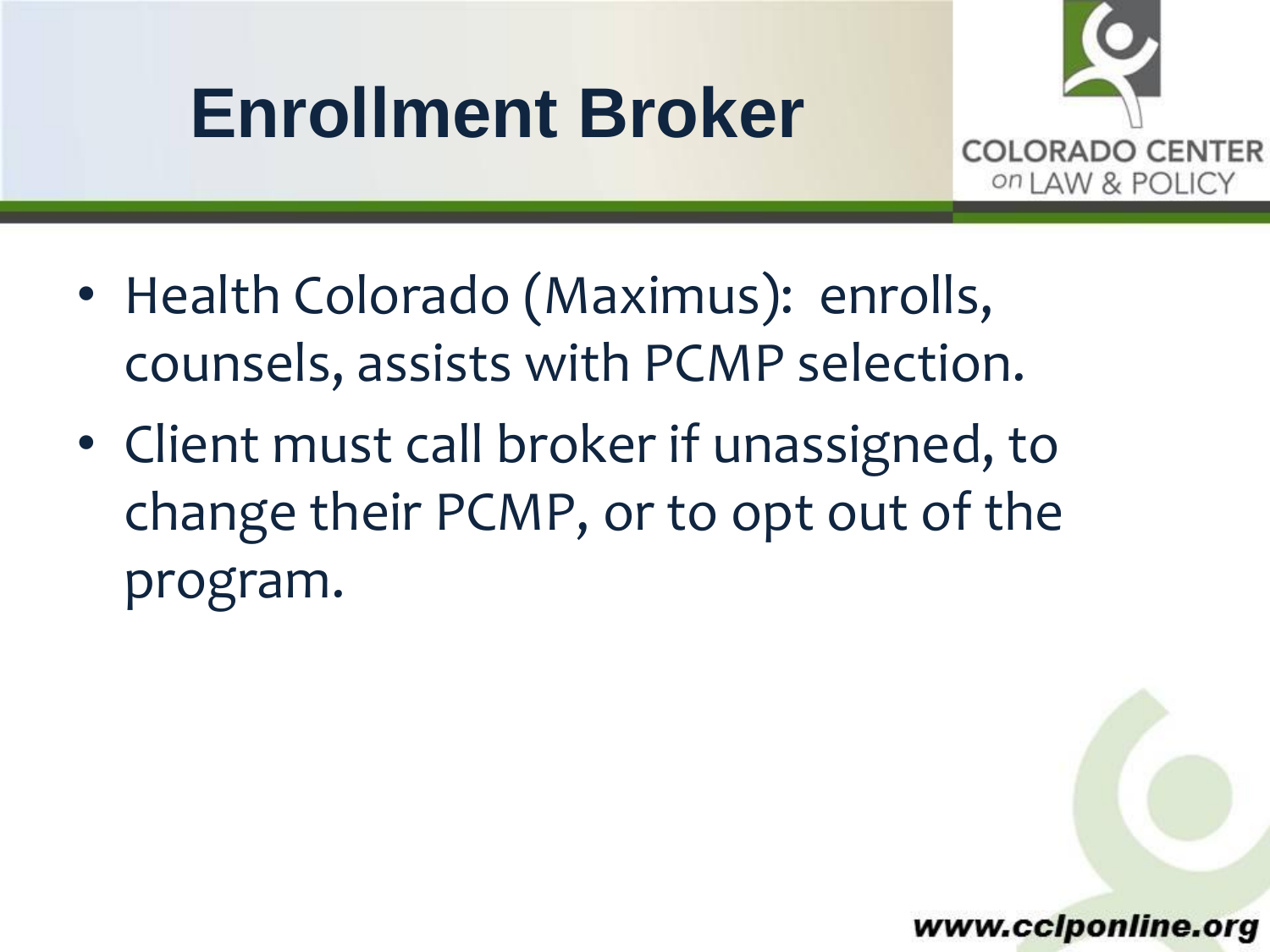



- Initial Phase:
	- RCCO's go-live date (April 1st or July 1st 2011)
	- Roll out to targeted communities.
	- Enrollment goal: 120,000 by June 30, 2012.
- Expansion phase:
	- Begins July 1, 2012
	- Majority of the Medicaid population will be rapidly enrolled into the program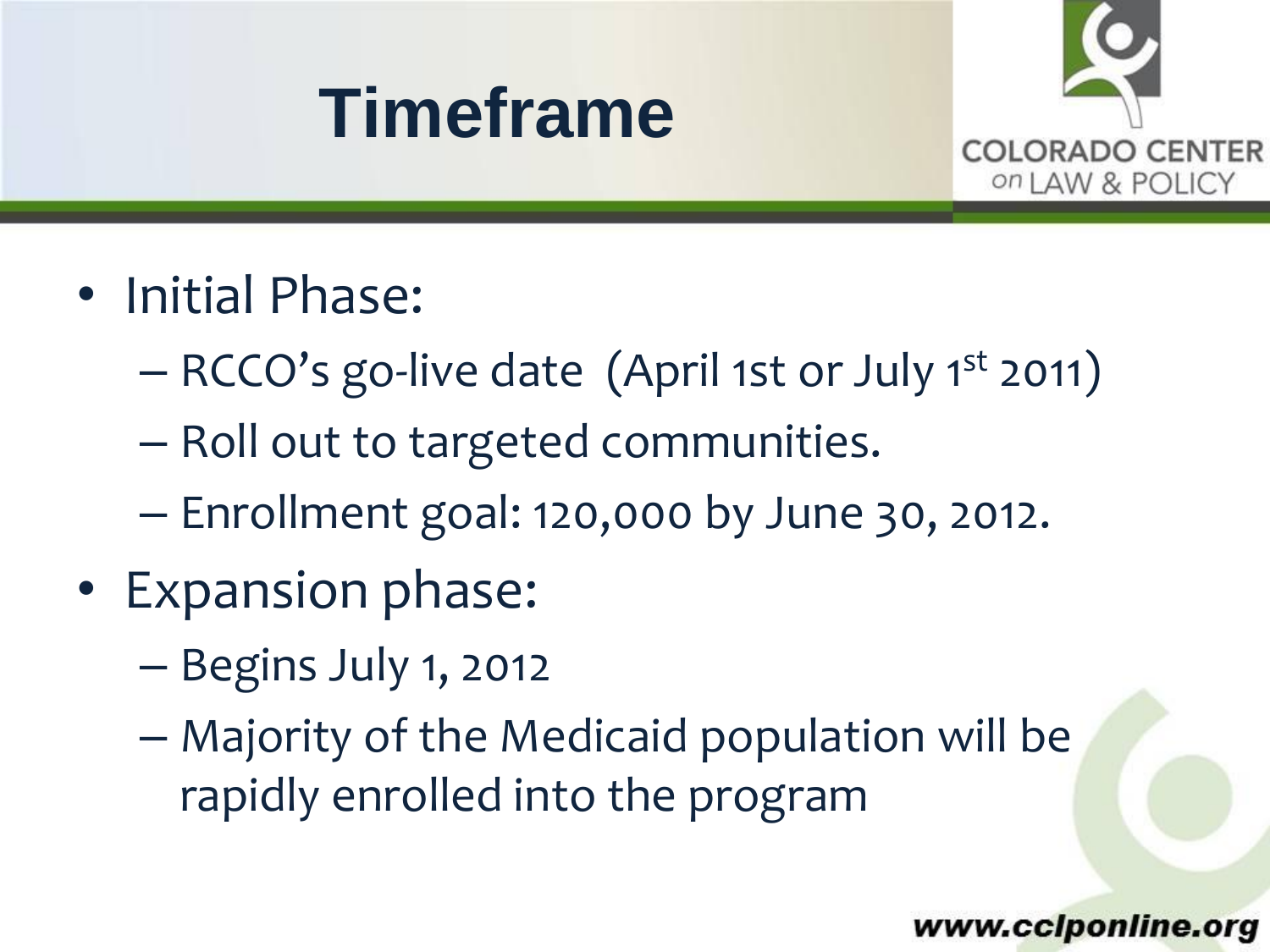# **Compensation**



- \$13 PMPM for RCCOs and \$4 PMPM for PCMPs in the initial phase
- \$11.53 PMPM for RCCOs and \$3 PMPM for PCMPs in the expansion phase
	- PCMPs are still reimbursed for services through FFS payment system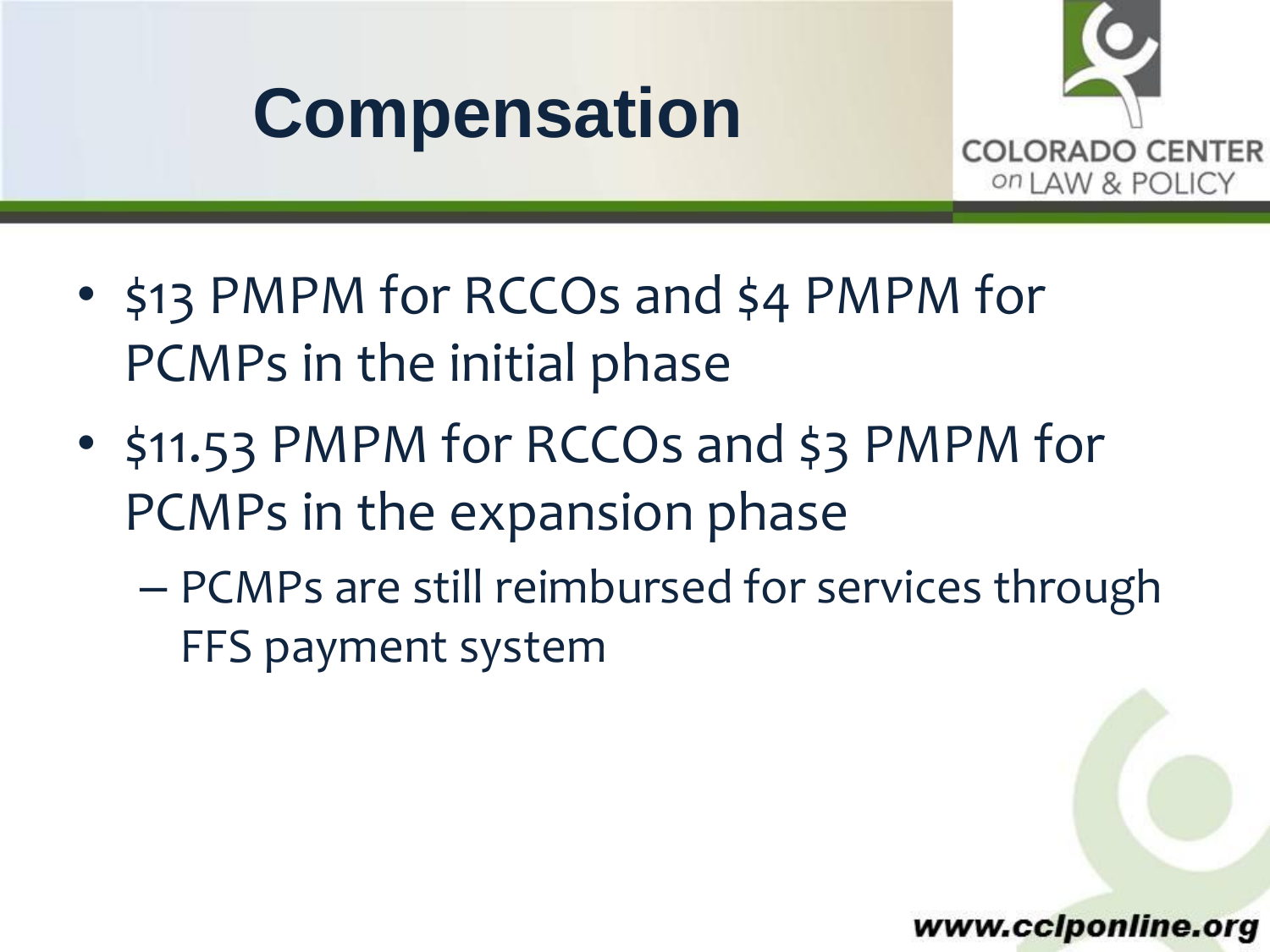### **Performance Targets**



| <b>Measurement Area</b>                                                                              | <b>Performance Target</b>                                                                                                                           |
|------------------------------------------------------------------------------------------------------|-----------------------------------------------------------------------------------------------------------------------------------------------------|
| <b>Emergency Room Visits per 1,000 full time</b><br>enrollees (FTEs)                                 | Level 1 Target: Utilization shows greater than<br>1.0% but less than 5.0% improvement<br>Level 2 Target: Baseline utilization minus 5.0% or<br>more |
| <b>Hospital Re-Admissions per 1,000 FTEs</b>                                                         | Level 1 Target: Utilization shows greater than 1%<br>but less than 5.0% improvement<br>Level 2 Target: Baseline utilization minus 5.0% or<br>more   |
| <b>Outpatient Service Utilization per 1,000 FTEs</b><br>MRI, CT scans and X-Ray tests per 1,000 FTEs | Level 1 Target: Utilization shows greater than 1%<br>but less than 5.0% improvement<br>Level 2 Target: Baseline utilization minus 5.0% or           |
|                                                                                                      | more                                                                                                                                                |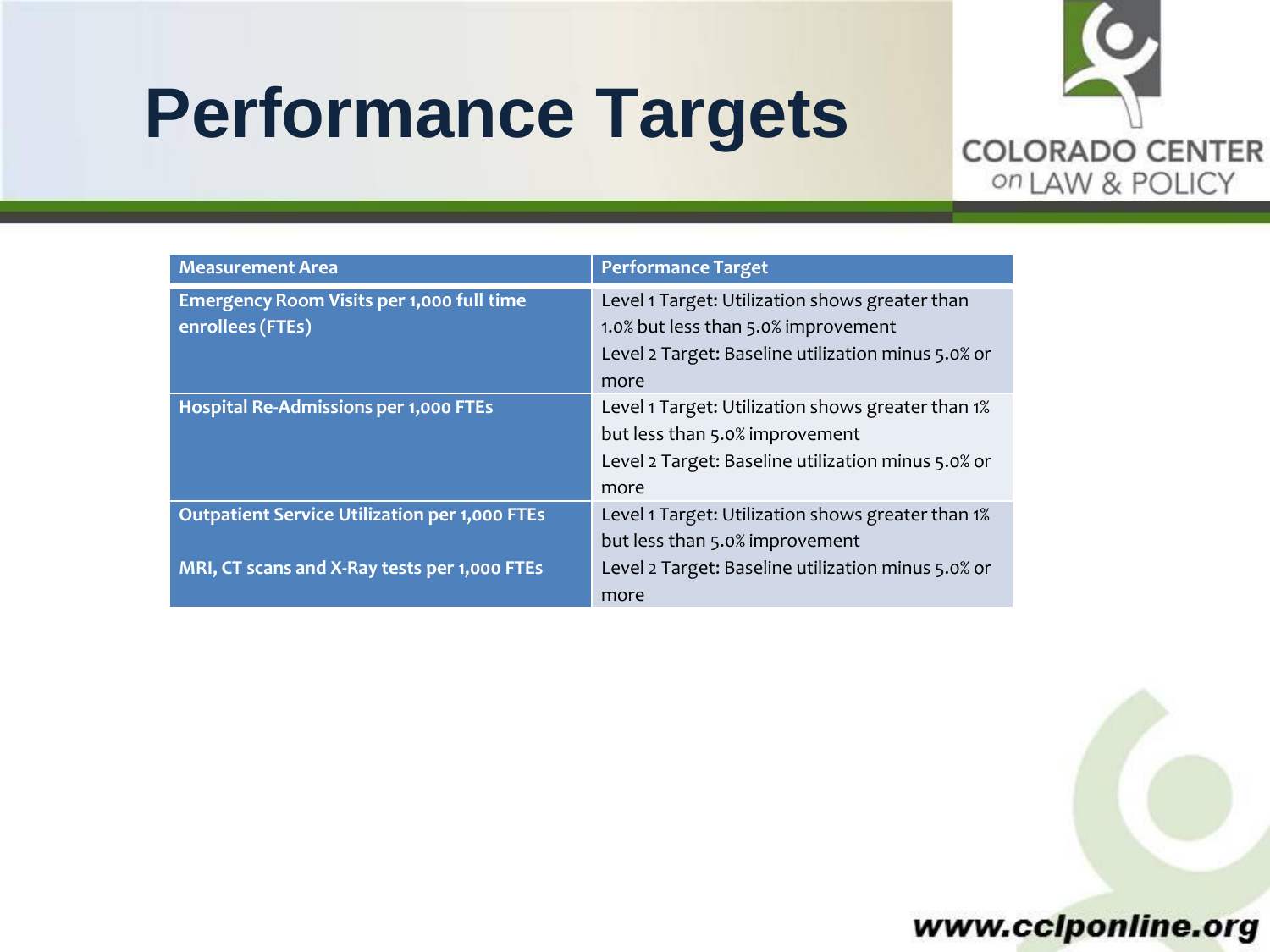### **Incentive Payments**



| <b>Measurement Area</b>                              | <b>Total Incentive Payment</b>               |
|------------------------------------------------------|----------------------------------------------|
| Emergency Room Visits per 1,000 full time            | Level I Target: 66% of the Full Amount       |
| <b>enrollees</b>                                     | Level II Target: 100% of the Full Amount     |
|                                                      |                                              |
|                                                      | The Full Amount for this measurement area is |
|                                                      | $$0.33$ PMPM                                 |
| <b>Hospital Re-Admissions per 1,000 FTEs</b>         | Level I Target: 66% of the Full Amount       |
|                                                      | Level II Target: 100% of Full Amount         |
|                                                      |                                              |
|                                                      | The Full Amount for this measurement area is |
|                                                      | $$0.33$ PMPM                                 |
| <b>Outpatient Service Utilization per 1,000 FTEs</b> | Level I Target: 66% of the Full Amount       |
| MRI, CT Scans, and X-Ray Tests per 1,000 FTEs        | Level II Target: 100% of the Full Amount     |
|                                                      |                                              |
|                                                      | The Full Amount for this measurement area is |
|                                                      | $$0.33$ PMPM                                 |

Level I – total incentive that can be earned: 66 cents PMPM Level II – total incentive that can be earned: 99 cents PMPM PCMP earn no more than the RCCO, but are paid directly by the Department.

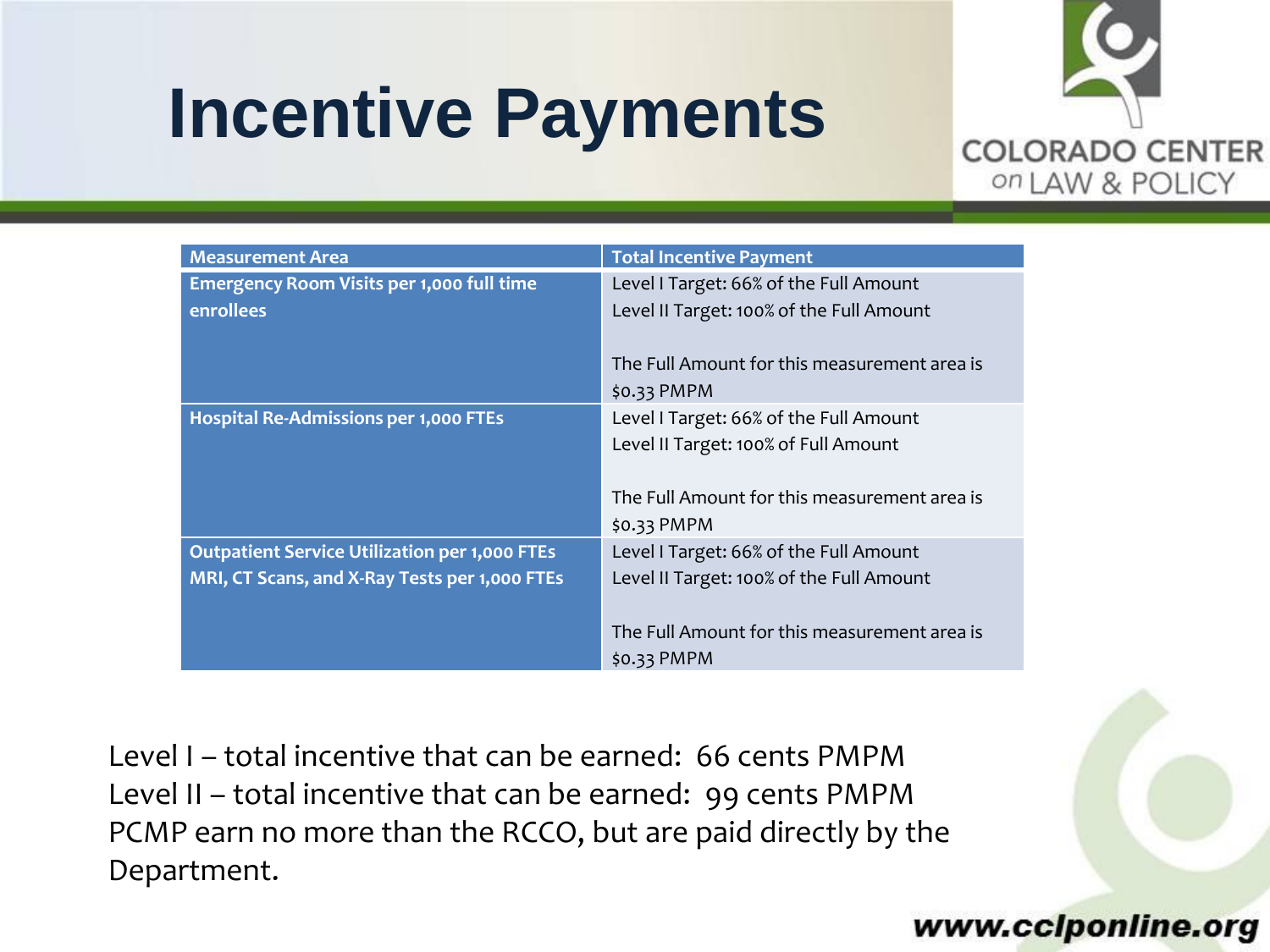# **Stakeholder Engagement**



COLORA

on LAW & POLICY

- Statewide Advisory Committee- one consumer seat.
- Each RCCO must have a Performance Improvement Advisory Committee and a Local Advisory Council that includes at least:
	- www.cclponline.org – members and members families, advocacy groups, behavioral health community, providers, and other stakeholders.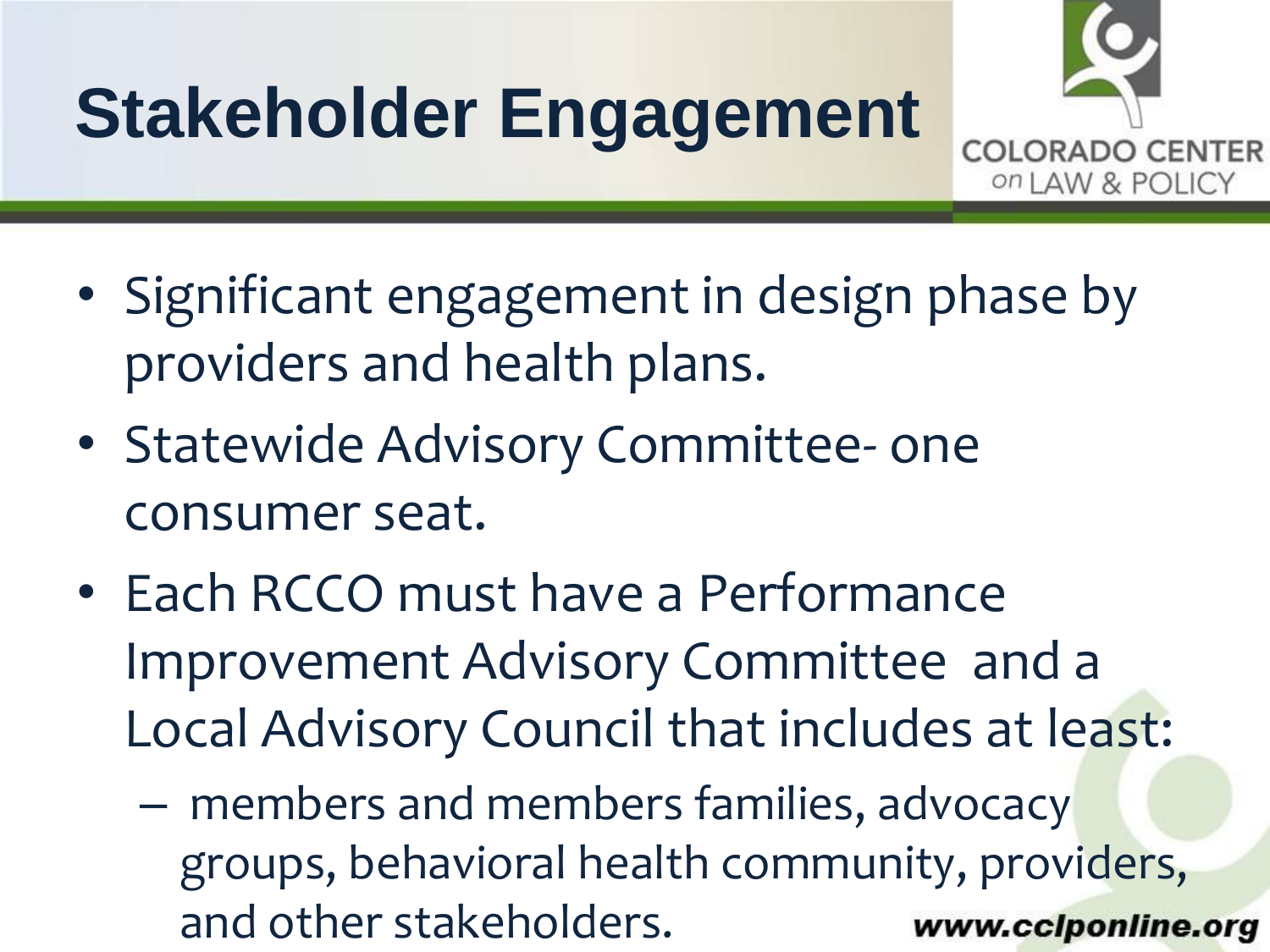#### **Other issues**



- Cost savings written into FY11-12 budget: \$4.8 million total funds.
- Colorado applying for demonstration grant to enroll dual eligibles in some version of ACC model beginning fall 2012.

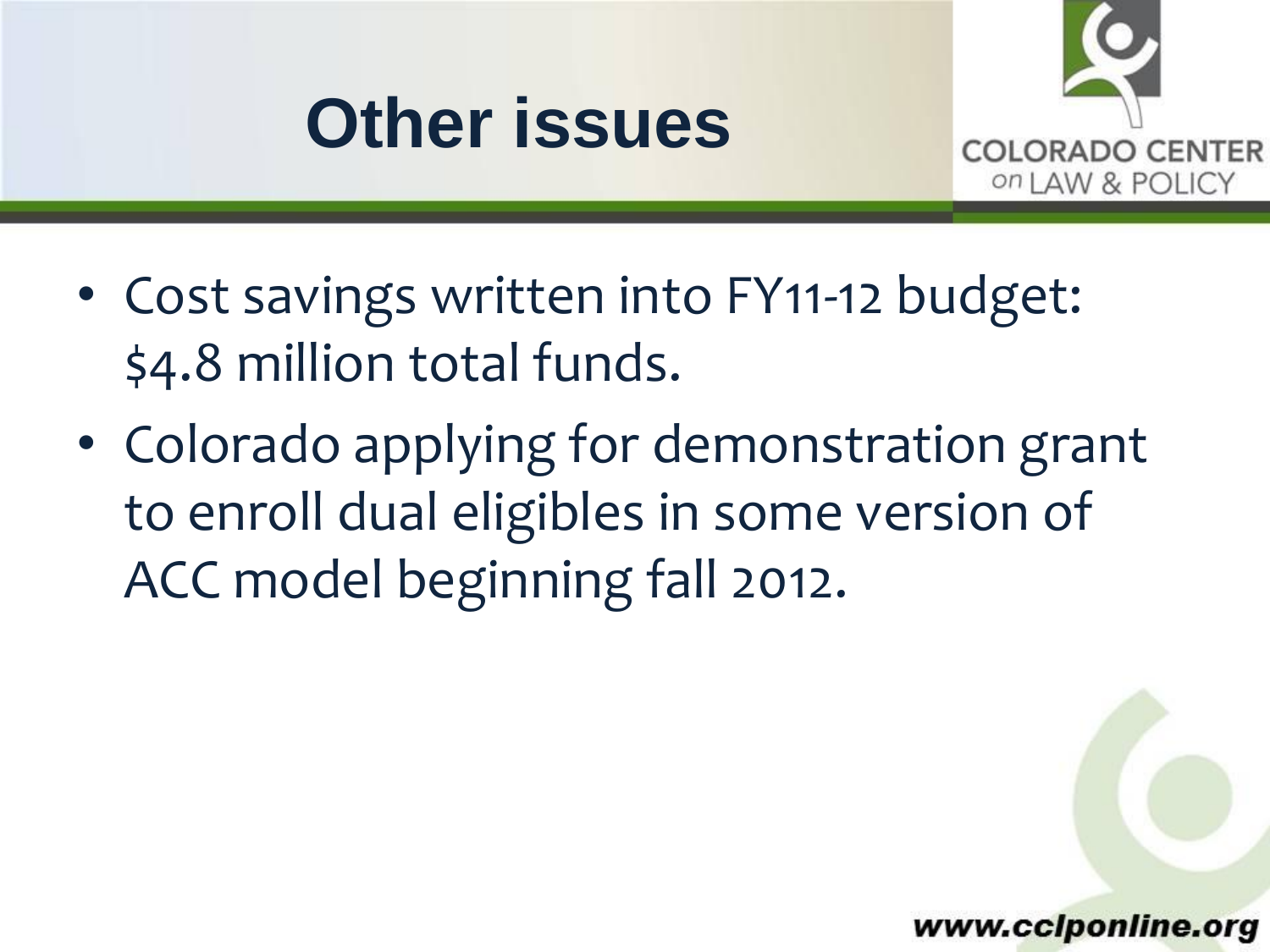



- Attribution
- Provider/RCCO/State relationship
- Incentives and payment structure
- Data and reporting
- Startup costs
- Timeframe
- Grievance process and infrastructure.
- Meaningful consumer engagement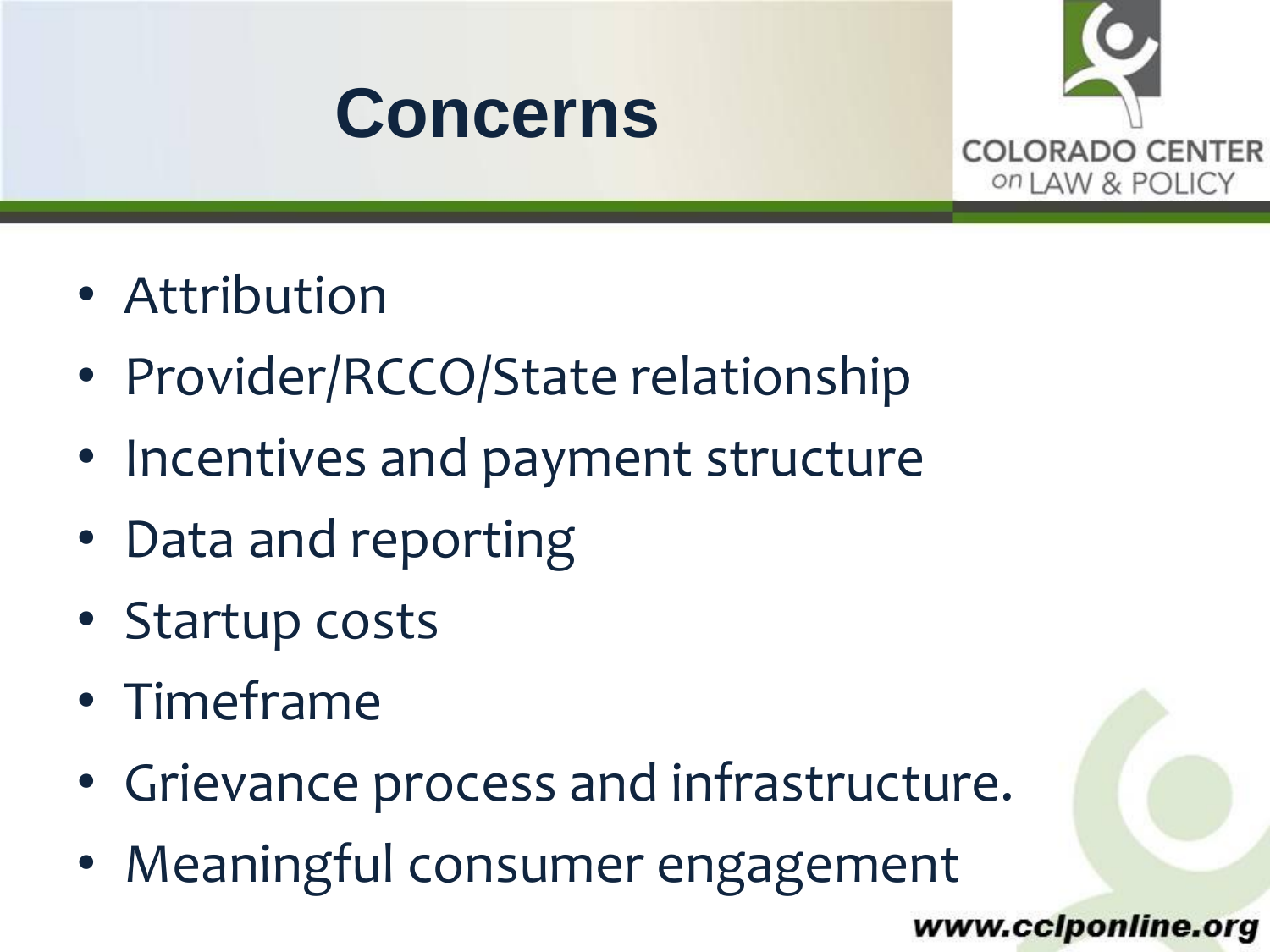# **Community Care of North Carolina**



- The RCCO Program is modeled after Community Care of North Carolina (CCNC)
	- Divides North Carolina into 14 non-profit networks
	- Each enrollee in the network is assigned to a Medical Home
	- As of 2009, 67% of the North Carolina Medicaid population was enrolled in CCNC

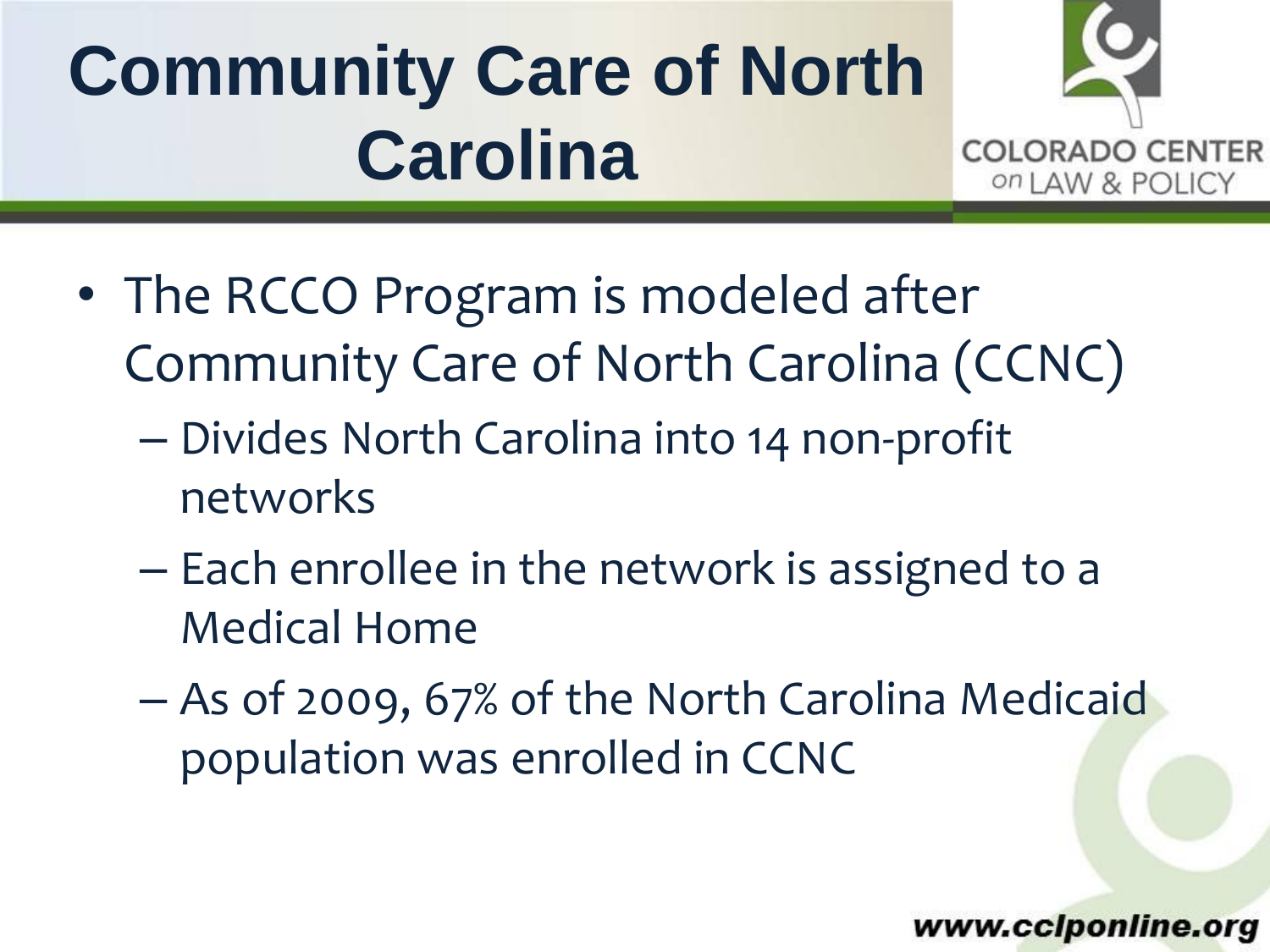### **Network Responsibilities**

**COLORADO CENTER** on LAW & POLICY

- Coordinating enrollees' care
- Providing disease and care management
- Launching quality improvement programs

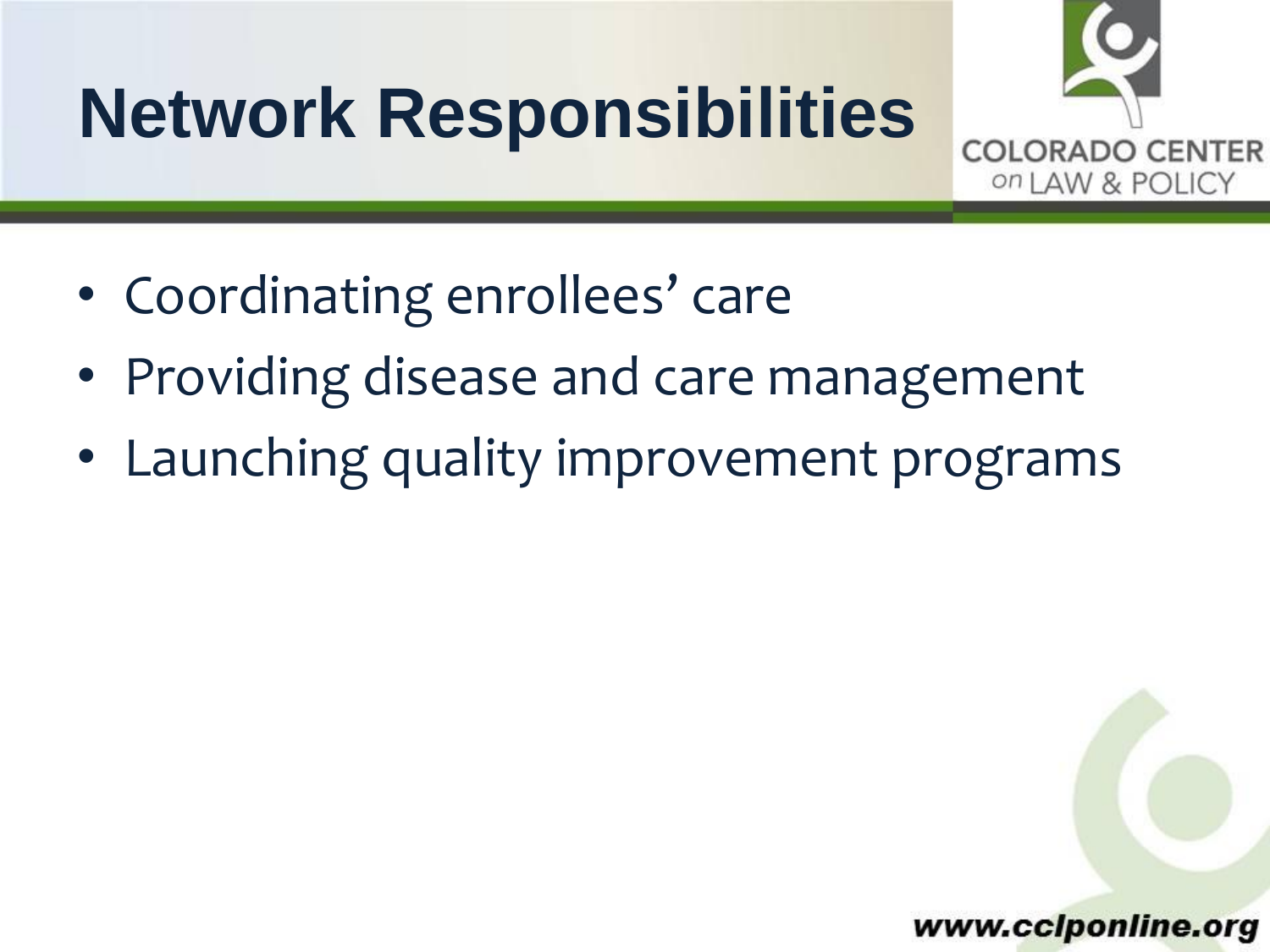# **Network Compensation**



• Networks and Medical Homes both receive enhanced care management fees

– \$3PMPM for networks

- Increased to \$5 PMPM for elderly or disabled enrollees
- \$2.50 PMPM for Medical Homes
	- Increased to \$5 PMPM for elderly or disabled enrollees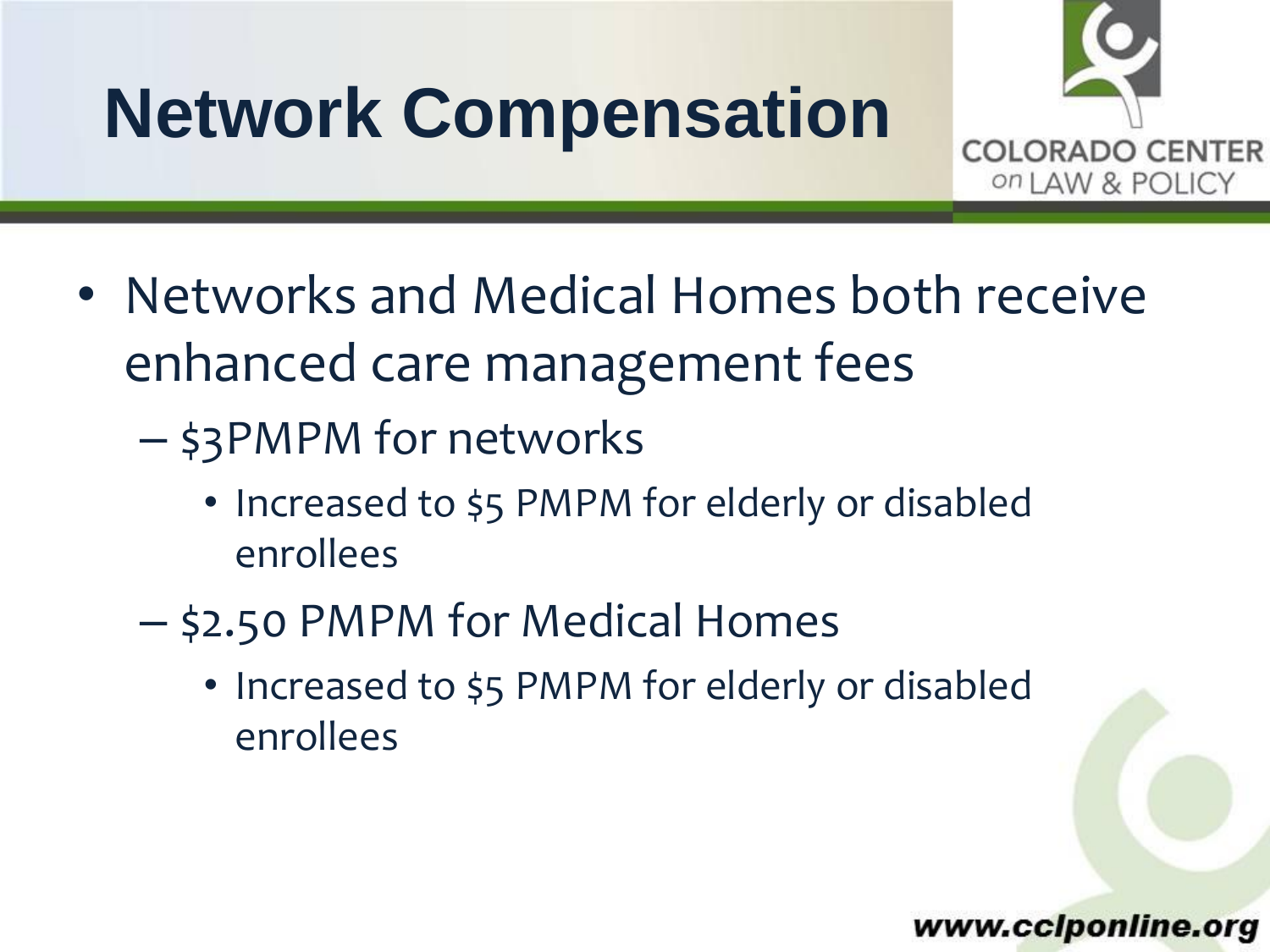



- Including Aged, Blind, and Disabled (ABD) population, CCNC saved the state nearly \$1.5 billion form 2007-2009 according to external analysis by Treo Solutions
- CCNC ranks in the top 10 percent nationally in quality measures for diabetes, asthma, and heart disease compared to Medicaid managed Care Organizations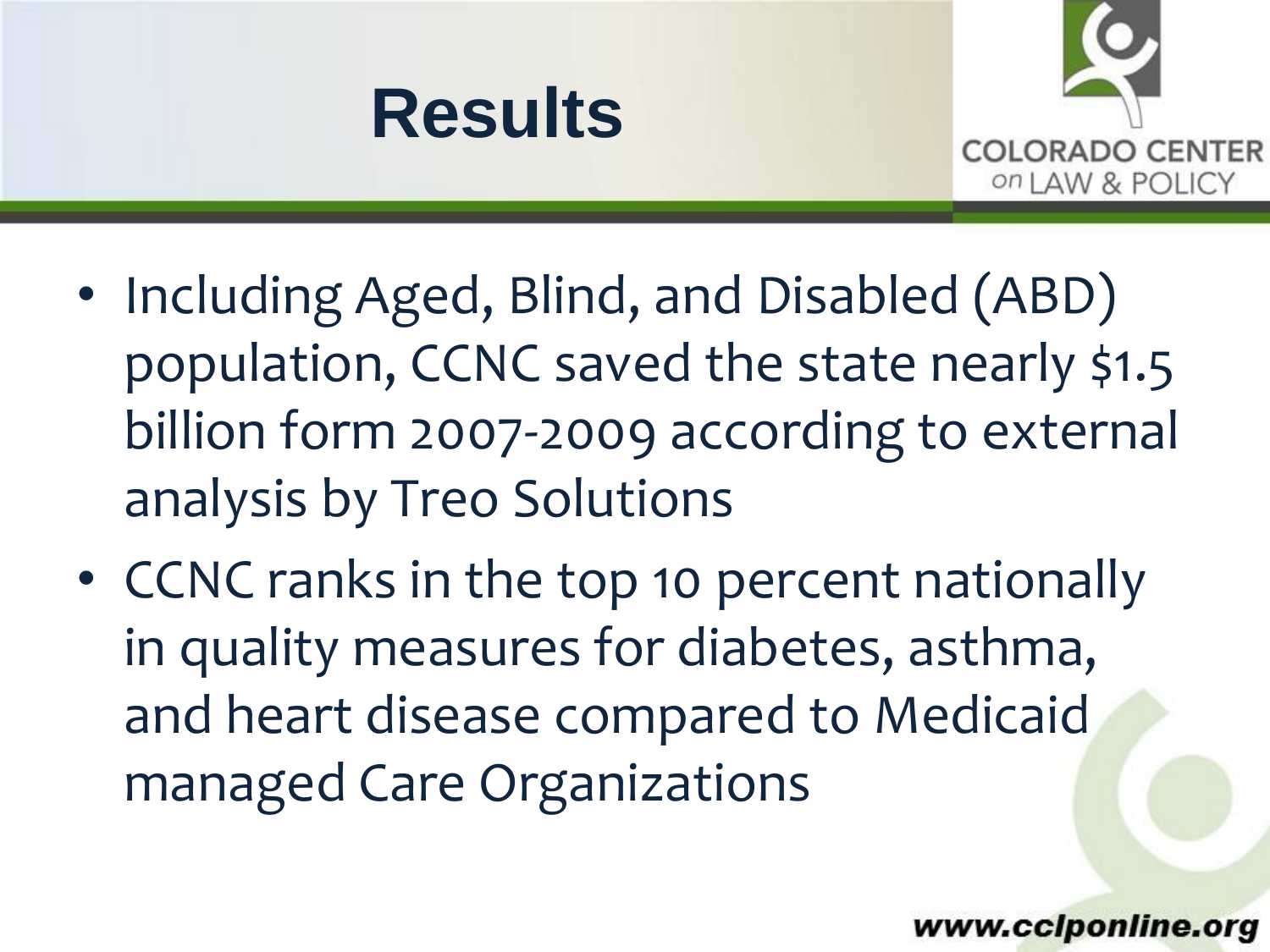## **Lessons from CCNC**

COLORADO CENTER on LAW & POLICY

- Avoid a top-down approach
- Can't do it alone, must partner
- Can't be done without investment and time
- Systems for supports and improvements must be in place
- Feedback is essential
- Accountability is essential